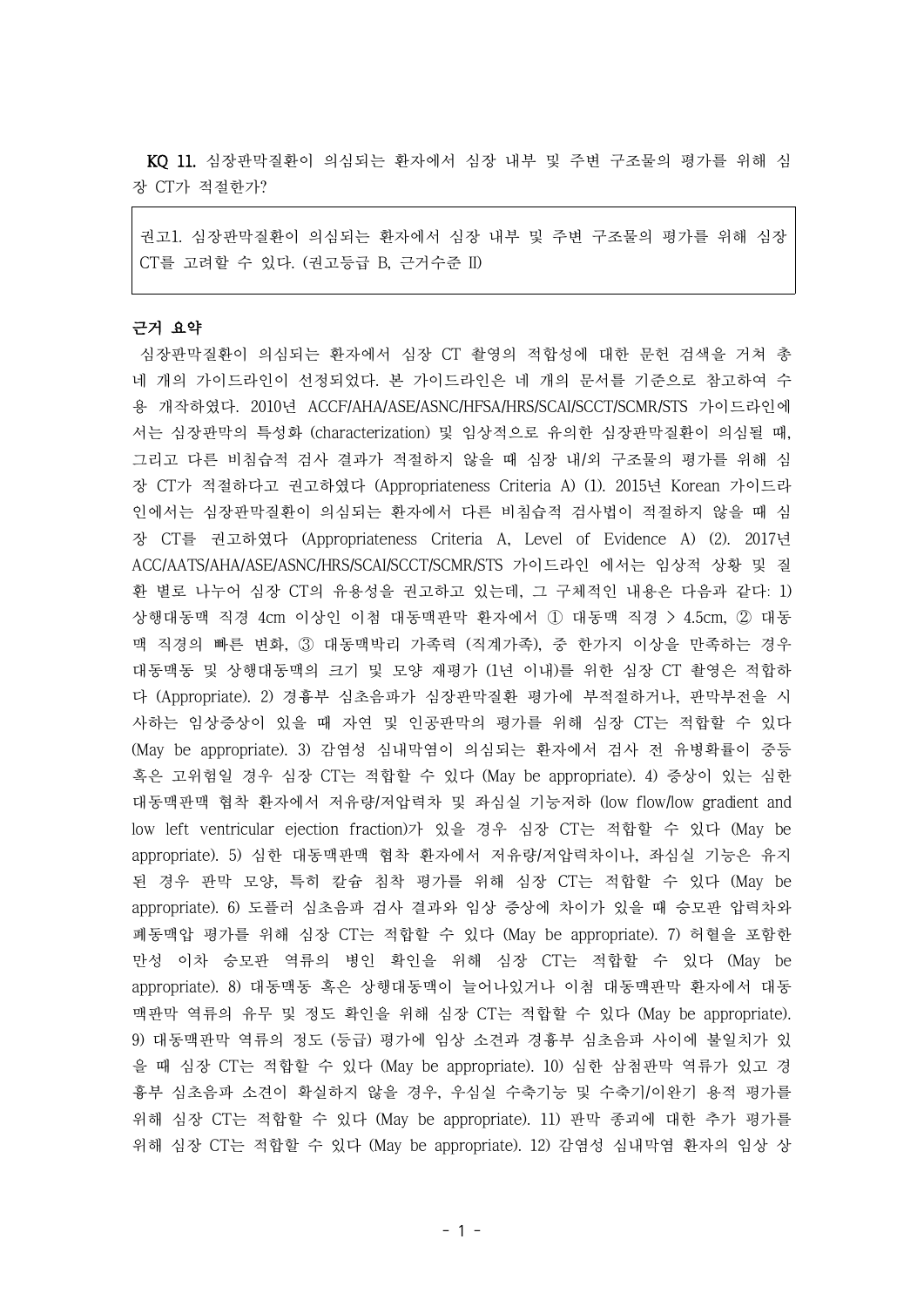태 및 심장 검사에서 변화가 있을 경우 재평가를 위해 심장 CT는 적합할 수 있다 (May be appropriate). (3) 2017년 ESC/EACTS 가이드라인에서는 다중채널 CT에서 보이는 대동맥판막 의 칼슘침착은 판막협착 정도 및 예후와 연관이 있으며, 특히 좌심실 기능저하를 동반한 대 동맥협착의 경우 CT에서 판막 칼슘침착을 정량화하는 것이 중요하다고 권고하였다 (4). 전통적으로 심장판막질환에서 가장 중요한 역할을 하는 일차 검사법은 심초음파이다. 하지 만 심초음파 검사가 불가한 환자이거나, 초음파 영상의 질이 나쁜 경우, 심장 CT는 판막평 가에 중요한 역할을 할 수 있다. 여러 이전 연구에서 대동맥판막 협착의 정도 및 판막 열린 면적 평가에 있어 심장 CT와 경흉부 심초음파 사이에 유의한 차이가 없음을 밝혔으며 (5-7), 이첨 대동맥판맥의 진단과 평가, 추적관찰에 심장 CT가 중요한 역할을 할 수 있음을 보여주었다 (8, 9). 최근에는 심장 CT에서 정량화한 대동맥판맥 칼슘이 대동맥판막 협착 정 도 및 판막 열린면적과 상관관계가 있으며, 유의한 예후인자라는 결과 또한 보고되었다 (10-12). 뿐만 아니라, 승모판의 경우에도 유두근 및 건삭을 포함한 해부학적 구조를 평가하 고 승모판 탈출증을 진단하는 데 심장 CT가 사용될 수 있음을 여러 이전 연구에서 증명하 였다 (13-15). 이와 같이 심장판막질환이 의심되는 환자에서 심장 CT의 역할은 충분한 근거 가 있다. 하지만 위 가이드라인들에서 제시한 바와 같이, 경흉부 심초음파 검사 결과와 임 상적 상황을 함께 고려하여야 한다.

# 1. 이득과 위해 (Benefit and Harm)

심장 CT는 심초음파와 비교시 보다 좋은 공간 해상도로 넓은 부위를 검사할 수 있다는 점 에서 심장판막질환 환자의 심장 내부 및 주변 구조물을 모두 평가하여 판막질환의 양상 및 원인을 평가할 수 있다는 장점이 있다. CT는 방사선 피폭과 조영제 부작용의 단점이 존재 하지만, 심장 CT의 방사선 및 조영제 양은 예전보다 현저히 낮아졌다. 또한 CT는 심장 박 동으로 인한 움직임 허상이 생길 수 있다는 단점이 있지만, 최근 CT 기기의 발달로 시간해 상도가 향상되면서 심박동이 빠른 환자에서도 진단적 영상을 얻을 수 있다.

### 2. 국내 수용성과 적용성 (Acceptability and Applicability)

우리나라의 경우 다른 나라에 비해 병원 자체의 CT 보유율이 높고 특히 대형병원은 심장 CT에서 필수적인 64채널이상의 CT를 거의 대부분 보유하고 있기 때문에 심장 CT에 대한 접근성이 좋다. 따라서 진료지침의 국내 수용성에는 큰 무리가 없을 것으로 판단된다. 수용 성과 적용성 평가표는 부록2에 제시되어 있다.

#### 3. 검사별 방사선량

심장 CT 2 or 3

## 참고 문헌

1. Taylor AJ, Cerqueira M, Hodgson JM, Mark D, Min J, O'Gara P, et al. ACCF/SCCT/ACR/AHA/ASE/ASNC/NASCI/SCAI/SCMR 2010 Appropriate Use Criteria for Cardiac Computed Tomography. A Report of the American College of Cardiology Foundation Appropriate Use Criteria Task Force, the Society of Cardiovascular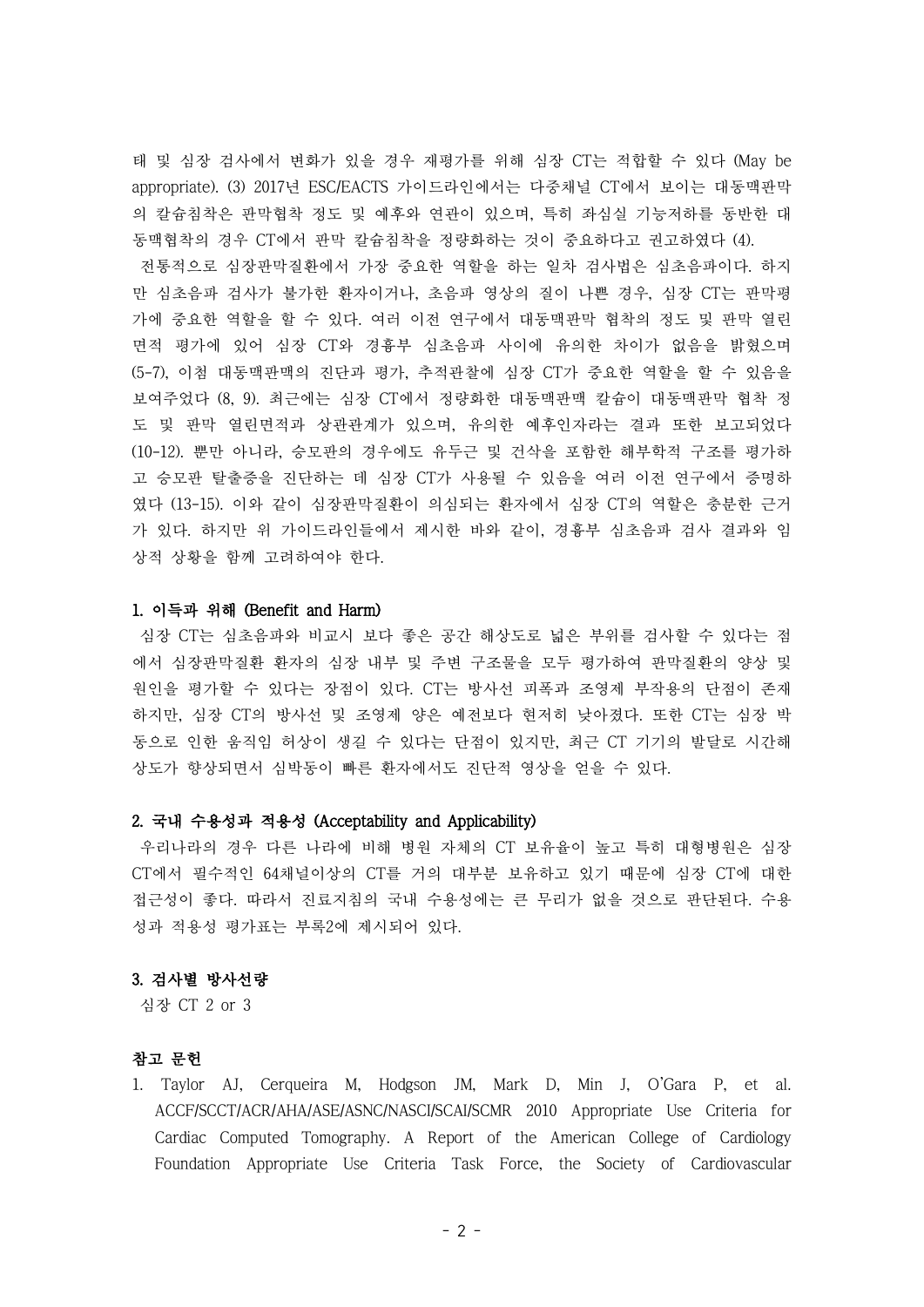Computed Tomography, the American College of Radiology, the American Heart Association, the American Society of Echocardiography, the American Society of Nuclear Cardiology, the North American Society for Cardiovascular Imaging, the Society for Cardiovascular Angiography and Interventions, and the Society for Cardiovascular Magnetic Resonance. J Cardiovasc Comput Tomogr. 2010;4(6):407 e1-33.

- 2. Kim YJ, Yong HS, Kim SM, Kim JA, Yang DH, Hong YJ, et al. Korean guidelines for the appropriate use of cardiac CT. Korean J Radiol. 2015;16(2):251-85.
- 3. Doherty JU, Kort S, Mehran R, Schoenhagen P, Soman P. ACC/AATS/AHA/ASE/ASNC /HRS/SCAI/SCCT/SCMR/STS 2017 Appropriate Use Criteria for Multimodality Imaging in Valvular Heart Disease: A Report of the American College of Cardiology Appropriate Use Criteria Task Force, American Association for Thoracic Surgery, American Heart Association, American Society of Echocardiography, American Society of Nuclear Cardiology, Heart Rhythm Society, Society for Cardiovascular Angiography and Interventions, Society of Cardiovascular Computed Tomography, Society for Cardiovascular Magnetic Resonance, and Society of Thoracic Surgeons. J Am Coll Cardiol. 2017;70(13):1647-72.
- 4. Baumgartner H, Falk V, Bax JJ, De Bonis M, Hamm C, Holm PJ, et al. 2017 ESC/EACTS Guidelines for the management of valvular heart disease. Eur Heart J. 2017;38(36):2739-91.
- 5. Leborgne L, Choplin Y, Renard C, Claeys M, Levy F, Jarry G, et al. Quantification of aortic valve area with ECG-gated multi-detector spiral computed tomography in patients with aortic stenosis and comparison of two image analysis methods. Int J Cardiol. 2009;135(2):266-9.
- 6. Shah RG, Novaro GM, Blandon RJ, Whiteman MS, Asher CR, Kirsch J. Aortic valve area: meta-analysis of diagnostic performance of multi-detector computed tomography for aortic valve area measurements as compared to transthoracic echocardiography. Int J Cardiovasc Imaging. 2009;25(6):601-9.
- 7. LaBounty TM, Glasofer S, Devereux RB, Lin FY, Weinsaft JW, Min JK. Comparison of cardiac computed tomographic angiography to transesophageal echocardiography for evaluation of patients with native valvular heart disease. Am J Cardiol. 2009;104(10):1421-8.
- 8. Ko SM, Song MG, Hwang HK. Bicuspid aortic valve: spectrum of imaging findings at cardiac MDCT and cardiovascular MRI. AJR Am J Roentgenol. 2012;198(1):89-97.
- 9. Chen JJ, Manning MA, Frazier AA, Jeudy J, White CS. CT angiography of the cardiac valves: normal, diseased, and postoperative appearances. Radiographics. 2009;29(5):1393-412.
- 10. Cueff C, Serfaty JM, Cimadevilla C, Laissy JP, Himbert D, Tubach F, et al. Measurement of aortic valve calcification using multislice computed tomography: correlation with haemodynamic severity of aortic stenosis and clinical implication for